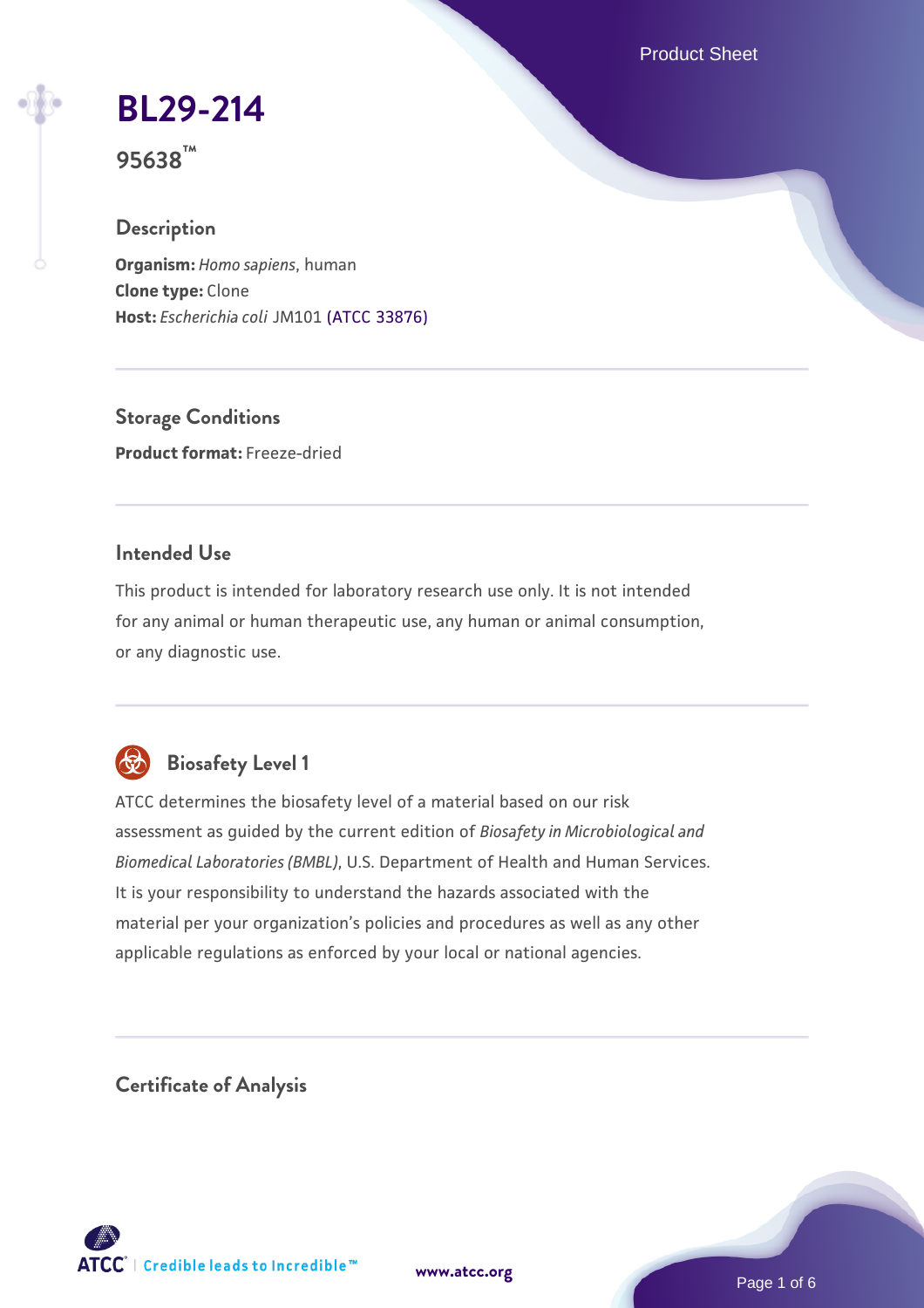#### **[BL29-214](https://www.atcc.org/products/95638)** Product Sheet **95638**

For batch-specific test results, refer to the applicable certificate of analysis that can be found at www.atcc.org.

#### **Insert Information**

**Insert size (kb):** 2.2000000000000002 **Type of DNA:** cDNA **Insert source:** BL29 cell line **Insert tissue:** BL29 cell line **Insert information:** DESCRIPTION OF INSERT COMPONENT: Disease: Burkitt's lymphoma Cross references: DNA Seq. Acc.: T27525; EST: EST214; Primer: T7; THC id: Disease: Burkitt's lymphoma THC86801 **Genome:** Homo sapiens **Gene name:** DNA Segment, single copy, expressed **Gene product:** DNA Segment, single copy, expressed **Contains complete coding sequence:** Unknown **Insert end:** Modification: EcoRI linker

#### **Vector Information**

**Construct size (kb):** 5.099999904632568 **Intact vector size:** 2.960 **Vector name:** pBluescript SK-**Type of vector:** phagemid **Construction:** pUC19 **Host range:** *Escherichia coli* **Vector end:** EcoRI **Cloning sites:** KpnI; ApaI; DraII; XhoI; SalI; HincII; AccI; ClaI; HindIII; EcoRV; EcoRI; Pstl; Smal; BamHI; Spel; Xbal; EagI; NotI; SacII; BstXI; SacI **Insert detection:** lacZ', <- **Markers:** ampR **MCS:** KpnI...SacI, ->

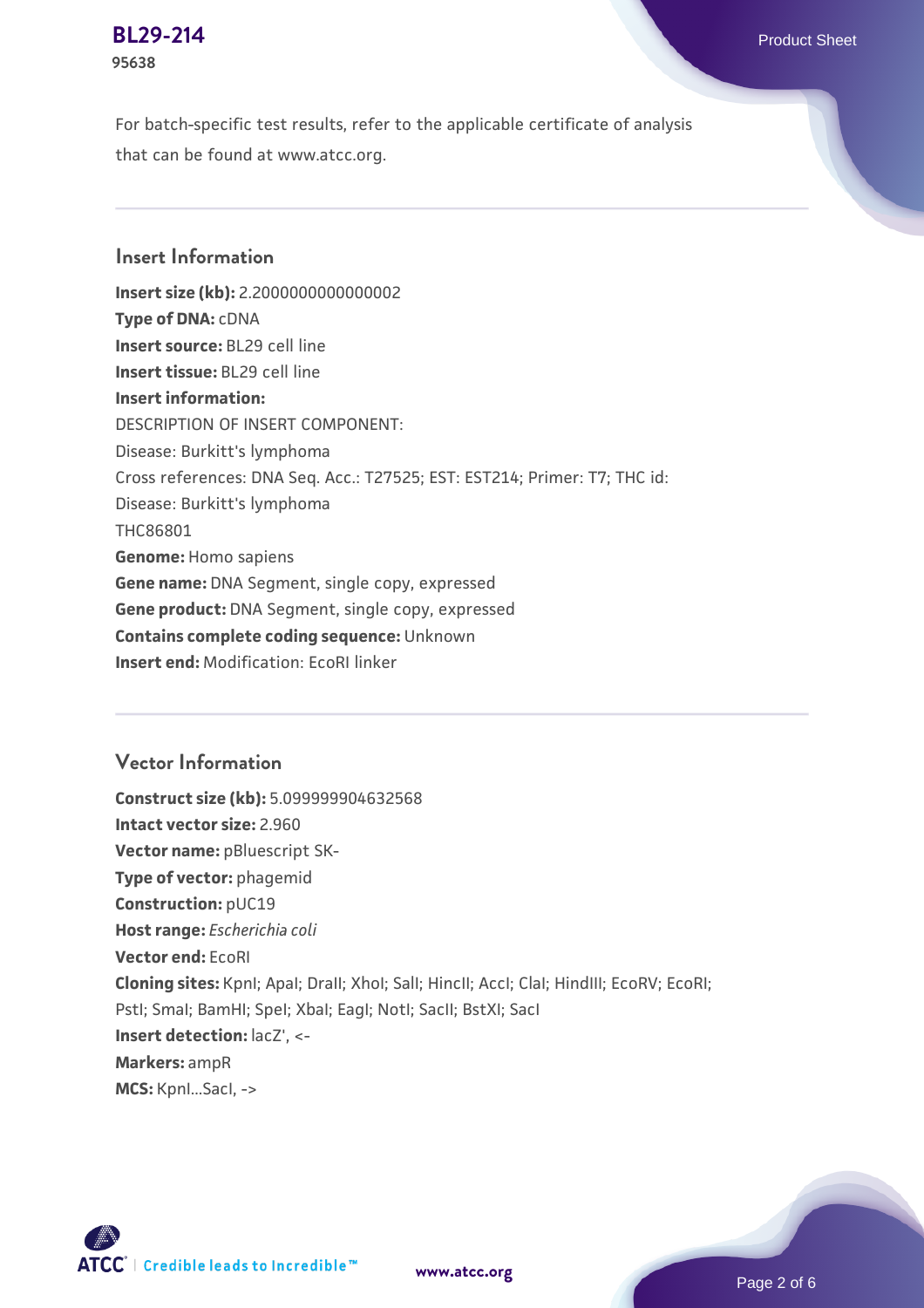

**Polylinker sites:** SacI; BstXI; SacII; NotI; EagI; XbaI; SpeI; BamHI; SmaI; PstI; EcoRI; EcoRV; HindIII; (ClaI Bsp106I); (HincII AccI SalI); XhoI; (Eco0109I DraII ApaI); KpnI **Primer site: M13-20, ->; M13 reverse, <-**Promoters: T7; T3; lac **Replicon:** f1, →; pMB1

#### **Growth Conditions**

**Medium:**  [ATCC Medium 1227: LB Medium \(ATCC medium 1065\) with 50 mcg/ml](https://www.atcc.org/-/media/product-assets/documents/microbial-media-formulations/1/2/2/7/atcc-medium-1227.pdf?rev=581c98603b3e4b29a6d62ee0ba9ca578) [ampicillin](https://www.atcc.org/-/media/product-assets/documents/microbial-media-formulations/1/2/2/7/atcc-medium-1227.pdf?rev=581c98603b3e4b29a6d62ee0ba9ca578) **Temperature:** 37°C

#### **Notes**

Restriction digests of the clone give the following sizes (kb): HindIII--3.8, 0.7, 0.6; EcoRI--3.4, 1.6; BamHI--5.1. - ATCC staff

#### **Material Citation**

If use of this material results in a scientific publication, please cite the material in the following manner: BL29-214 (ATCC 95638)

#### **References**

References and other information relating to this material are available at www.atcc.org.



**[www.atcc.org](http://www.atcc.org)**

Page 3 of 6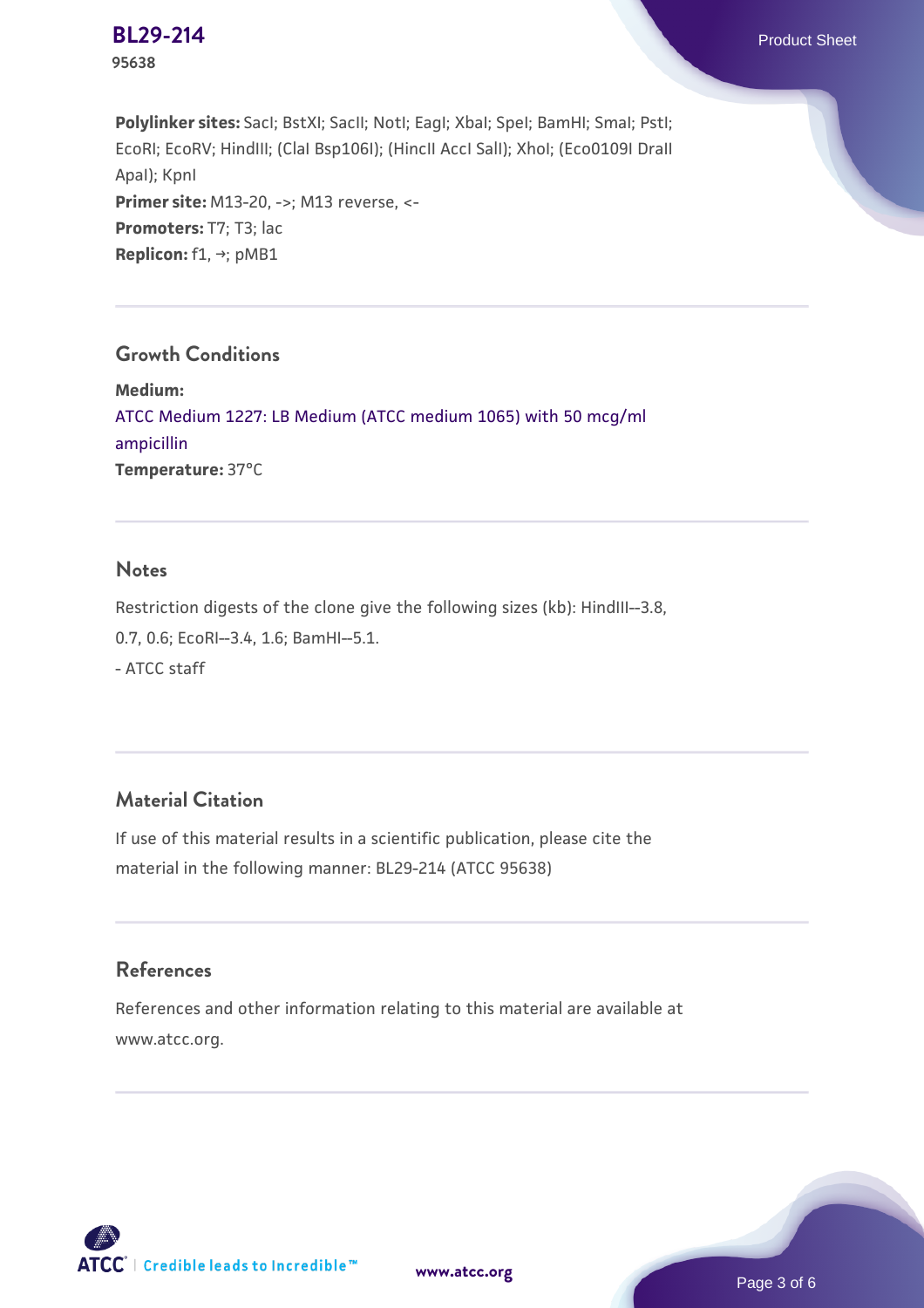#### **Warranty**

The product is provided 'AS IS' and the viability of ATCC® products is warranted for 30 days from the date of shipment, provided that the customer has stored and handled the product according to the information included on the product information sheet, website, and Certificate of Analysis. For living cultures, ATCC lists the media formulation and reagents that have been found to be effective for the product. While other unspecified media and reagents may also produce satisfactory results, a change in the ATCC and/or depositor-recommended protocols may affect the recovery, growth, and/or function of the product. If an alternative medium formulation or reagent is used, the ATCC warranty for viability is no longer valid. Except as expressly set forth herein, no other warranties of any kind are provided, express or implied, including, but not limited to, any implied warranties of merchantability, fitness for a particular purpose, manufacture according to cGMP standards, typicality, safety, accuracy, and/or noninfringement.

#### **Disclaimers**

This product is intended for laboratory research use only. It is not intended for any animal or human therapeutic use, any human or animal consumption, or any diagnostic use. Any proposed commercial use is prohibited without a license from ATCC.

While ATCC uses reasonable efforts to include accurate and up-to-date information on this product sheet, ATCC makes no warranties or representations as to its accuracy. Citations from scientific literature and patents are provided for informational purposes only. ATCC does not warrant that such information has been confirmed to be accurate or complete and the customer bears the sole responsibility of confirming the accuracy and completeness of any such information.

This product is sent on the condition that the customer is responsible for and assumes all risk and responsibility in connection with the receipt, handling,

**[www.atcc.org](http://www.atcc.org)**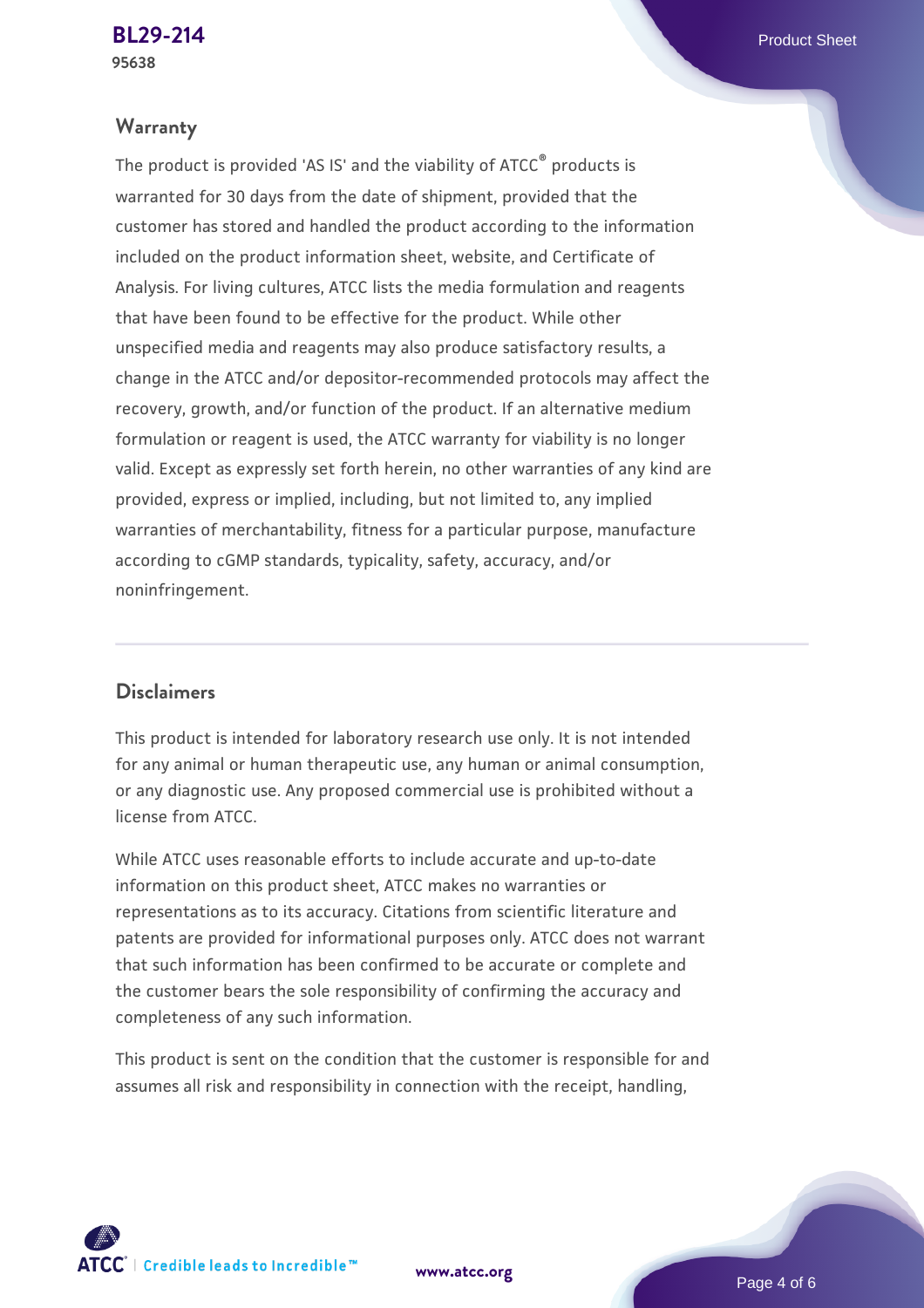storage, disposal, and use of the ATCC product including without limitation taking all appropriate safety and handling precautions to minimize health or environmental risk. As a condition of receiving the material, the customer agrees that any activity undertaken with the ATCC product and any progeny or modifications will be conducted in compliance with all applicable laws, regulations, and guidelines. This product is provided 'AS IS' with no representations or warranties whatsoever except as expressly set forth herein and in no event shall ATCC, its parents, subsidiaries, directors, officers, agents, employees, assigns, successors, and affiliates be liable for indirect, special, incidental, or consequential damages of any kind in connection with or arising out of the customer's use of the product. While reasonable effort is made to ensure authenticity and reliability of materials on deposit, ATCC is not liable for damages arising from the misidentification or misrepresentation of such materials.

Please see the material transfer agreement (MTA) for further details regarding the use of this product. The MTA is available at www.atcc.org.

#### **Copyright and Trademark Information**

© ATCC 2021. All rights reserved.

ATCC is a registered trademark of the American Type Culture Collection.

#### **Revision**

This information on this document was last updated on 2021-05-19

#### **Contact Information**

ATCC 10801 University Boulevard Manassas, VA 20110-2209 USA